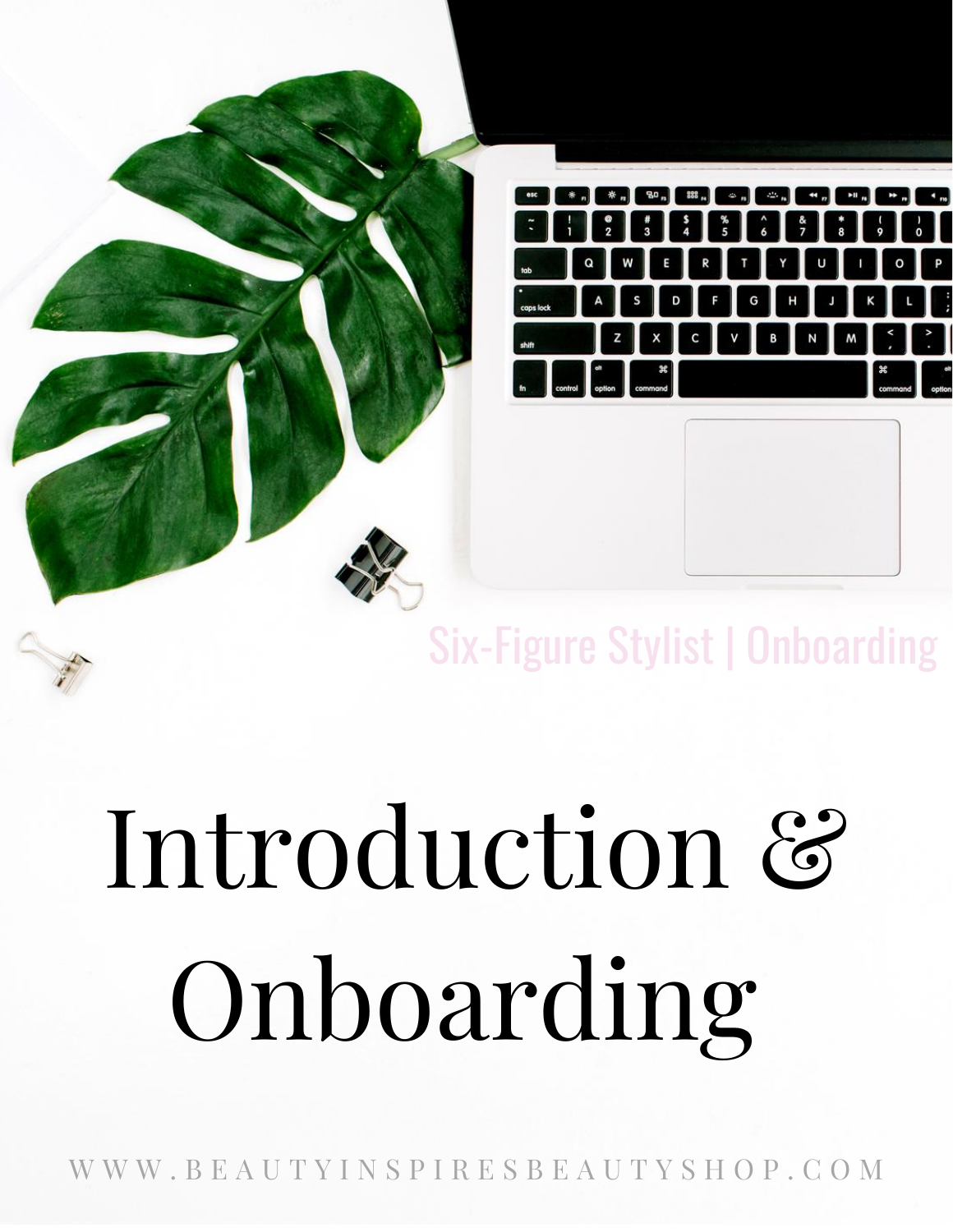quoif in

Welcome to the Six-Figure Stylist Academy! I am so honored and grateful that you're here and I can't wait to get started on this journey with you! But before we get started, can I just started bu saying how PROUD I am of you?!

I know firsthand how crazy scary it feels to take that first major step and invest in yourself. Feeling a mixture of nervousness, excitement, hope...it's all completely normal. The fact that you're feeling nervous (or even a little scared) just proves to me how invested and ready you are for this journey.

Trust me when I tell you that you can 100% do this! There is no right or wrong way. The only way you can "fail" at a mentorship is if you don't give it your all. If you hold yourself back from reaching your full potential. If your not honest with me or yourself. Otherwise? Prepare to totally dominate this eight-week mentorship!

This eight-week course will walk you through how to create a solid foundation on which we can rebuild your current beauty business (and life) into the thriving career you've always dreamed of. I want you to start living a life you are OBSESSED with! I want you to be able to wake up everyday feeling so grateful for the life you have created!

And that starts right here, right now. Wherever you are in your life of business, I want you to pause and take a moment to acknowledge yourself. With all the craziness of life, the demands or the industry, and millions of other things you could be doing with your time: you are right here, doing the damn thing. You are a doer. An action-taker. A person willing to do the foundational work to get to where the true magic happens!

You can do this! Let's get started!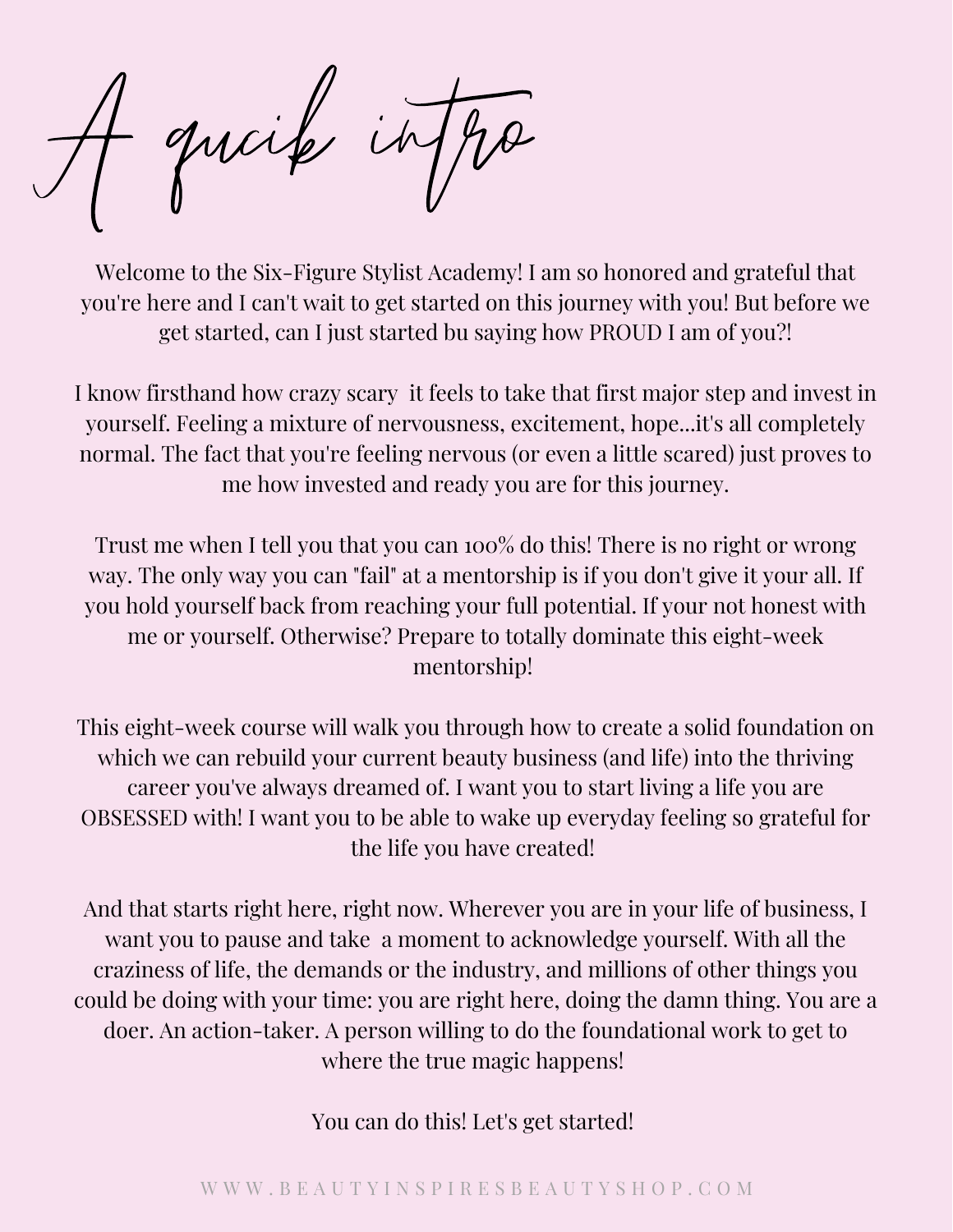#### SIX - FIGURE STYLIST | WEEK 1

### T H E C O U R S E S *at a glance*

п

| 01              | Setting your goals + non-<br>negotiables            |
|-----------------|-----------------------------------------------------|
| 02              | Master your energy + overcoming<br>limiting beliefs |
| 03              | <b>Creating Boundaries</b>                          |
| $\overline{04}$ | <b>Time Management</b>                              |
|                 | Define your "why"                                   |
| $\frac{05}{06}$ | The numbers you need to know                        |
| 07              | How to stand out in a crowded<br>market             |
| 08              | Develop your brand                                  |
|                 |                                                     |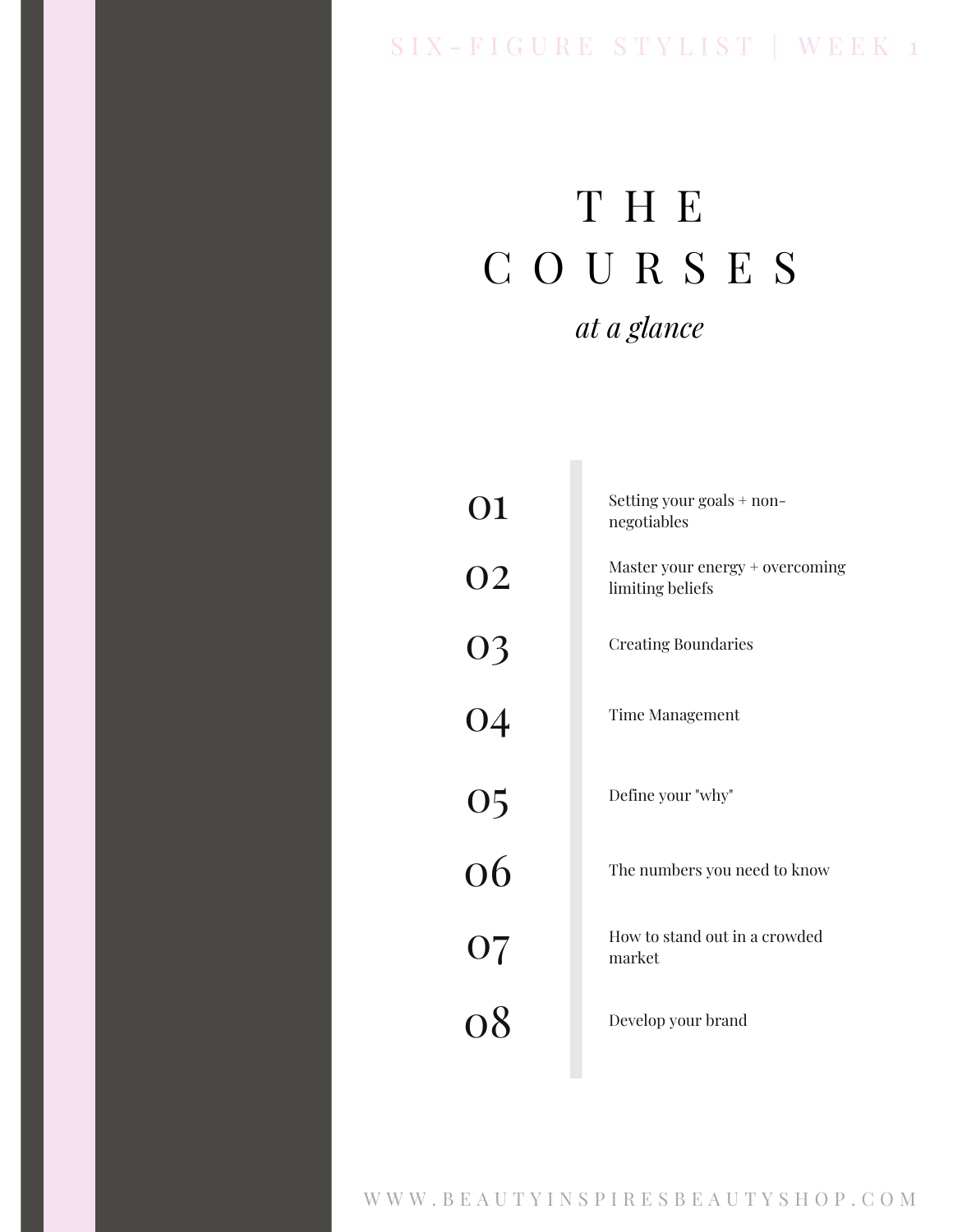### Meet J E S S *your mentor*

#### My role: Founder of the Six-Figure Stylist Academy + Mentor to the Beauty Community. By your side with every step of this eight week program

Are you living a life you're obsessed with? I wasn't for a really long time,

I have been in the beauty industry for 20 years, and I always had the expectation to just stay in my lane. I did the grind. I lived paycheck to paycheck. I came home exhausted and overworked with little reward. And for a long time, I stayed in that space, assuming that is was a good as it was going to get, that life would always be that way.

This course was created for anyone who wants more. Who not only dreams big, but is ready to put those dreams into action and make them a reality! I dreamt a lot too. And then I started 'doing' and only then did I start to see things happen. This course is everything I wish I had when I was in the early stages of my career. Heck, even the process of creating it has helped me learn and grow!

When I transitioned into a career of mentorship and coaching, I knew I wouldn't have all of the answers. But I also knew that no one else was talking about this in our industry. I knew I was made for more than what the voice inside my head was telling me. I know you are, too. There comes a moment when you reach a fork in the road. You can continue on the same path you've been going, knowing fully what to expect and what will greet you at the end. Or you can take a risk and go down a new path, experience new hurdles and ultimately come out stronger and better for it. You're here because you're ready to follow that new path. Thank you for trusting me to help you navigate it.



Let's get to work!



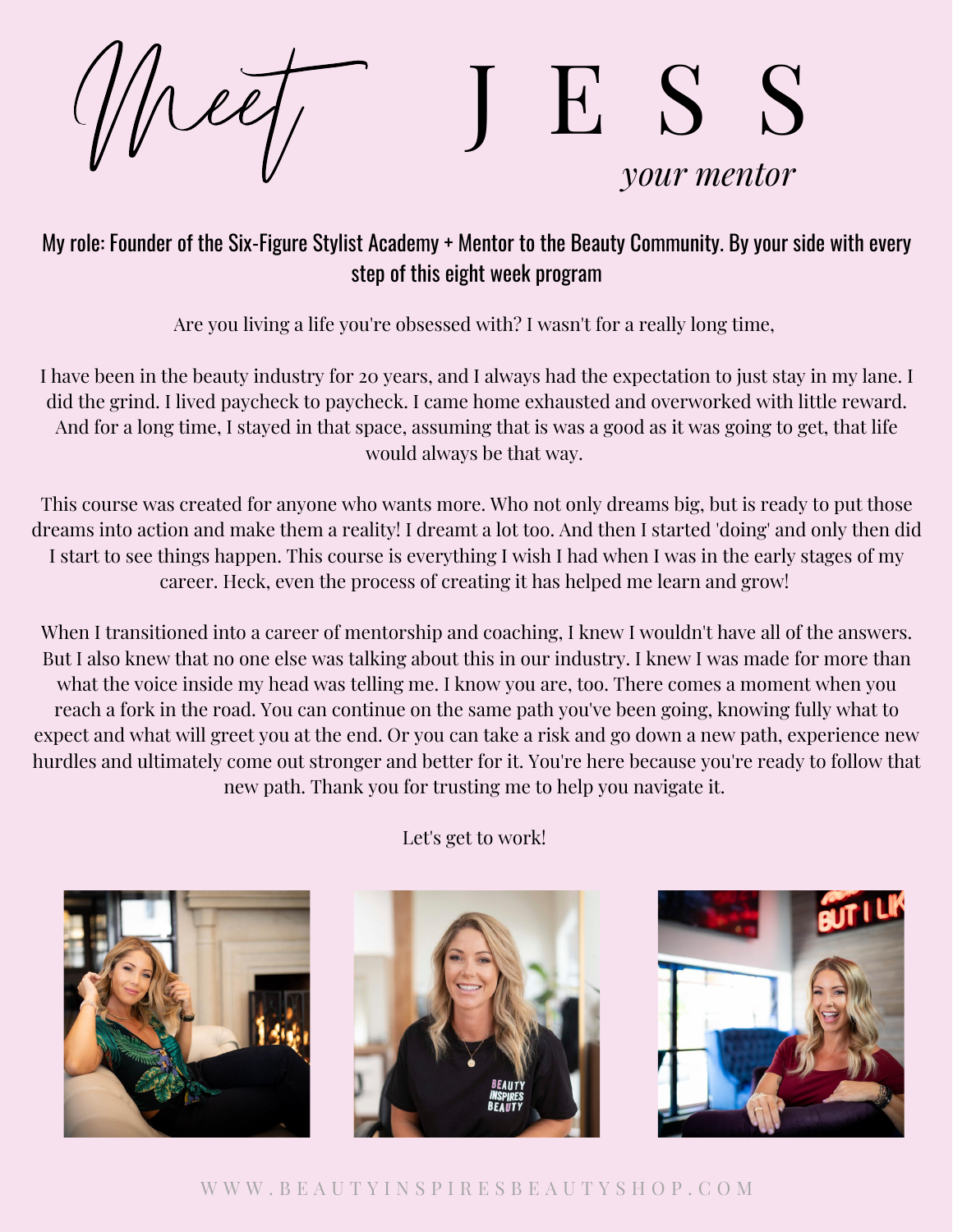### first things first G O A L S

Why is now the right time for you to do this program?

List three goals you have by doing this membership:

01 02 03

What does a succssful life look like to you?

What will you life look like if you don't do this? What will is look like if you do?